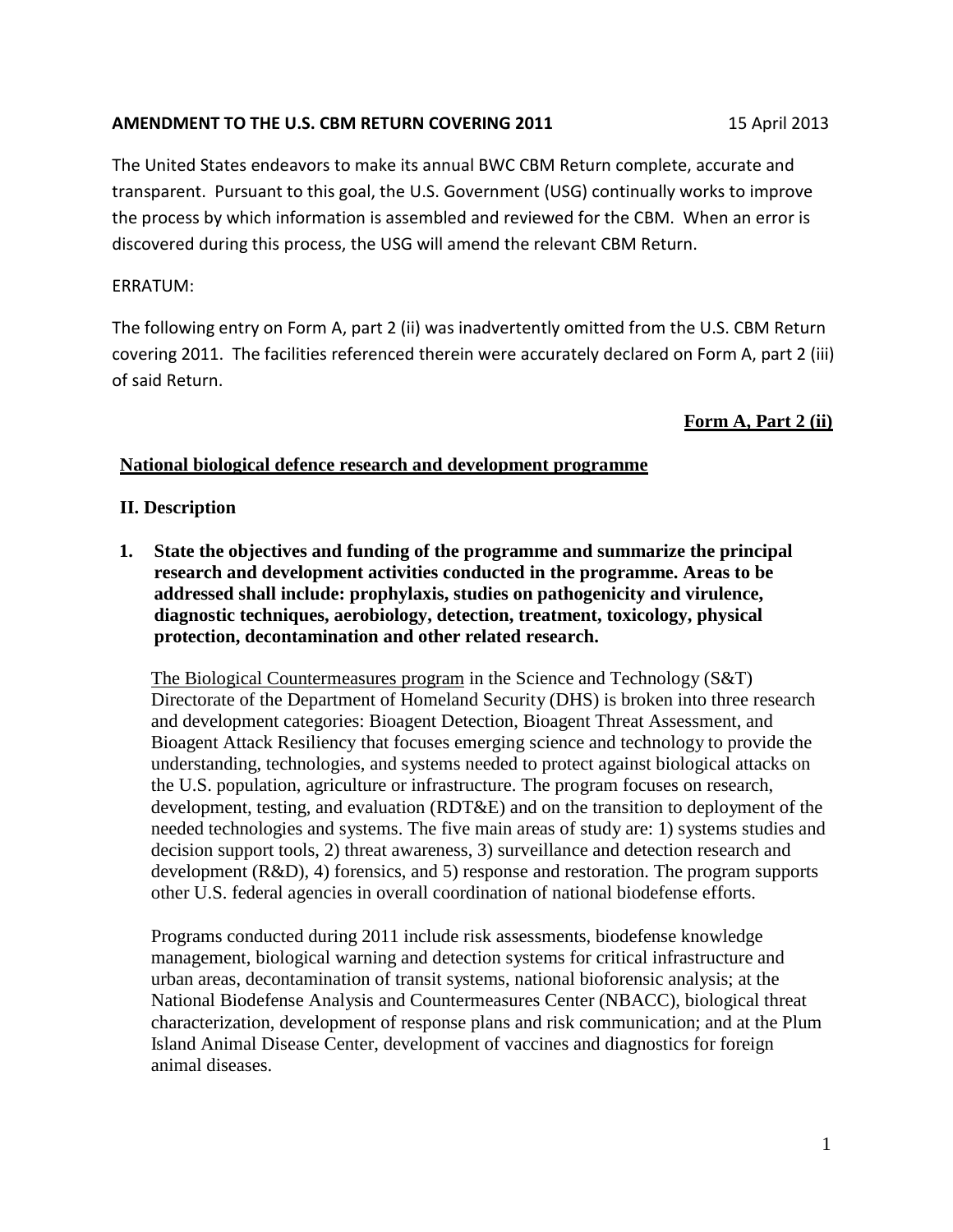The DHS Compliance Review Group, chaired by DHS Deputy Secretary, reviews all DHS- funded biological defense projects for compliance with the provisions of the Biological Weapons Convention and associated U.S. domestic laws and policies.

# **2. State the total funding for the programme and its source.**

\$127,000,000 U.S. Department of Homeland Security (DHS)

## **3. Are aspects of the programme conducted under contract with industry, academic institutions, or in other non-defence facilities?**

Yes

**4. If yes, what proportion of the total funds for the programme is expended in these contracted or other facilities?**

100 %

# **5. Summarize the objectives and research areas of the programme performed by contractors and in other facilities with the funds identified in paragraph 4.**

The Biological Countermeasures program utilizes multiple activities to carry out its mission. For threat awareness, efforts are underway to characterize threats posed by biological weapons, anticipate future threats, and conduct comprehensive threat and risk assessments to guide prioritization of the Nation's biodefense investments. One such ongoing effort, Project Bioshield, seeks to develop modern, effective medical countermeasures to protect the population against attack by chemical, biological, radiological, or nuclear weapons.

Within the area of surveillance and detection R&D, performers are developing nextgeneration detectors for biological threat agents, including fully autonomous detection capabilities for the third generation (Gen 3) BioWatch system. In addition, other efforts are underway to develop the assays (i.e., signatures or fingerprints of biological agents) needed by detectors to accurately recognize a biological agent. Another focus is on developing detect-to-protect systems specifically for use indoors as well as detection systems for protecting food products.

Under forensics, funding is devoted to operate the National BioForensics and Analysis Center (NBFAC) and conduct bioforensics research in support of criminal investigations and attribution by the appropriate Federal agency. These activities provide facilities, tools (i.e., assays, protocols, and strain libraries), analyses, and rigorous chain-of-custody controls needed to support the FBI and others in their investigation of potential biocrimes or acts of bioterrorism.

Lastly, the Biological Countermeasures program has a response and restoration element that provides advanced planning, develops concepts-of-operation, and funds exercises and